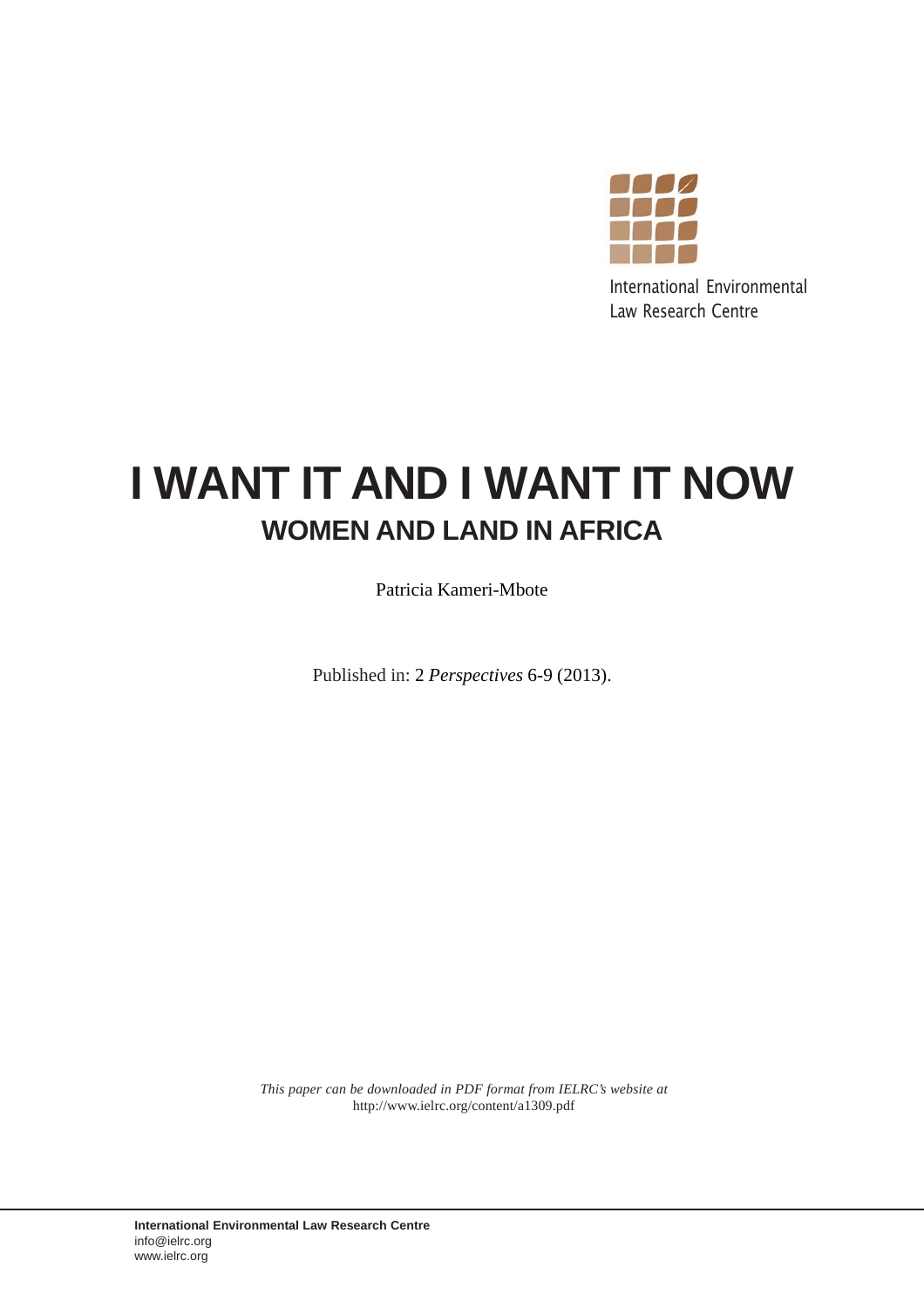# **I Want It and I Want It Now:**  Women and Land in Africa

|<br>|<br>| n Africa, as elsewhere, land rights have remained a bastion of male power and privilege. Since land is a fundamental resource for improving living conditions and economic empowerment, the lack of land rights for women undermines efforts to promote gender equity and equality within a patriarchal society. The minimal transformation of women's socio-economic position with regards to access and control of land is, in many cases, due to land reform programmes and related processes whose design or implementation is "gender neutral". In the worst cases, these legal and institutional processes threaten to even further entrench gender inequalities.

This article provides an overview of current strategies to reform access to property in general, and land ownership in particular, from a gendered perspective.

## **Importance of Land**

Land is a vital resource for rural and urban livelihoods in Africa. It is also a critical asset in the gross domestic product of African countries, most of whose economies depend on agriculture, wildlife tourism and mining. And land is also central to women's quest for rights: because of the gendered division of labour, women spend a lot of time working on the land and yet have limited rights of ownership, access and control. This exclusion denies women the social, economic and political autonomy that is vital for full membership in a given society, the exercise of functions relating to property, and the capacity to fulfil reciprocal obligations and responsibilities within the community. Land represents the vehicle through which women can move from the reproductive (private and non-work) realm to the productive (public and work) realm.<sup>1</sup>

Women's rights to land in Africa have been affected by a convergence of, on the one hand, government policies related to the current shift towards greater commercialisation and competition

Women's rights to land are critical in the quest to create more egalitarian societies in Africa.

for land and, on the other hand, discriminatory customary law. Land is mainly controlled by male household heads, with the assumption that the rights are held in trust for all in the household.<sup>2</sup> Women are relegated to a subordinate position in accessing land predicated on husbands, fathers, uncles, brothers, and sometimes sons.

Access to land rights is also linked to violence against women, women's participation in the political arena, and women's voice in the domestic, local and national spheres. Women's rights to land are thus critical in the quest to create more egalitarian societies in Africa. Indeed, it has been demonstrated that granting rights to women contributes to the national and household imperatives of family welfare, food security, empowerment, economic efficiency and poverty alleviation.3

#### **Gender in Multiple Land Functions**

Since land ownership indicates a person's identity, social standing and citizenship, the negation of women's rights to land has implications at the national, family and household level. Social standing is also influenced by gender, age and marital status, raising the need for holistic policy responses to transform the position of women in Africa.

The issue of land rights in African countries is complex because of the multiplicity of claims to land and land-based resources. Land policies and laws in Africa have to deal with a number of key issues, which include:



#### **Patricia G. Kameri-Mbote**

Patricia is a professor of law and dean of the School of Law, University of Nairobi. She obtained her doctorate in law (juridical sciences) doctorate) in 1999 from Stanford Law School. Patricia has been an advocate of the High Court of Kenya since 1988 and has been engaged in the legal academy in teaching and research for 24 years at various universities around the world, including in Nairobi, Kansas, Stellenbosch and Zimbabwe. Patricia is passionate about justice in society, gender equality, environmental sustainability, equitable land reform and legal scholarship.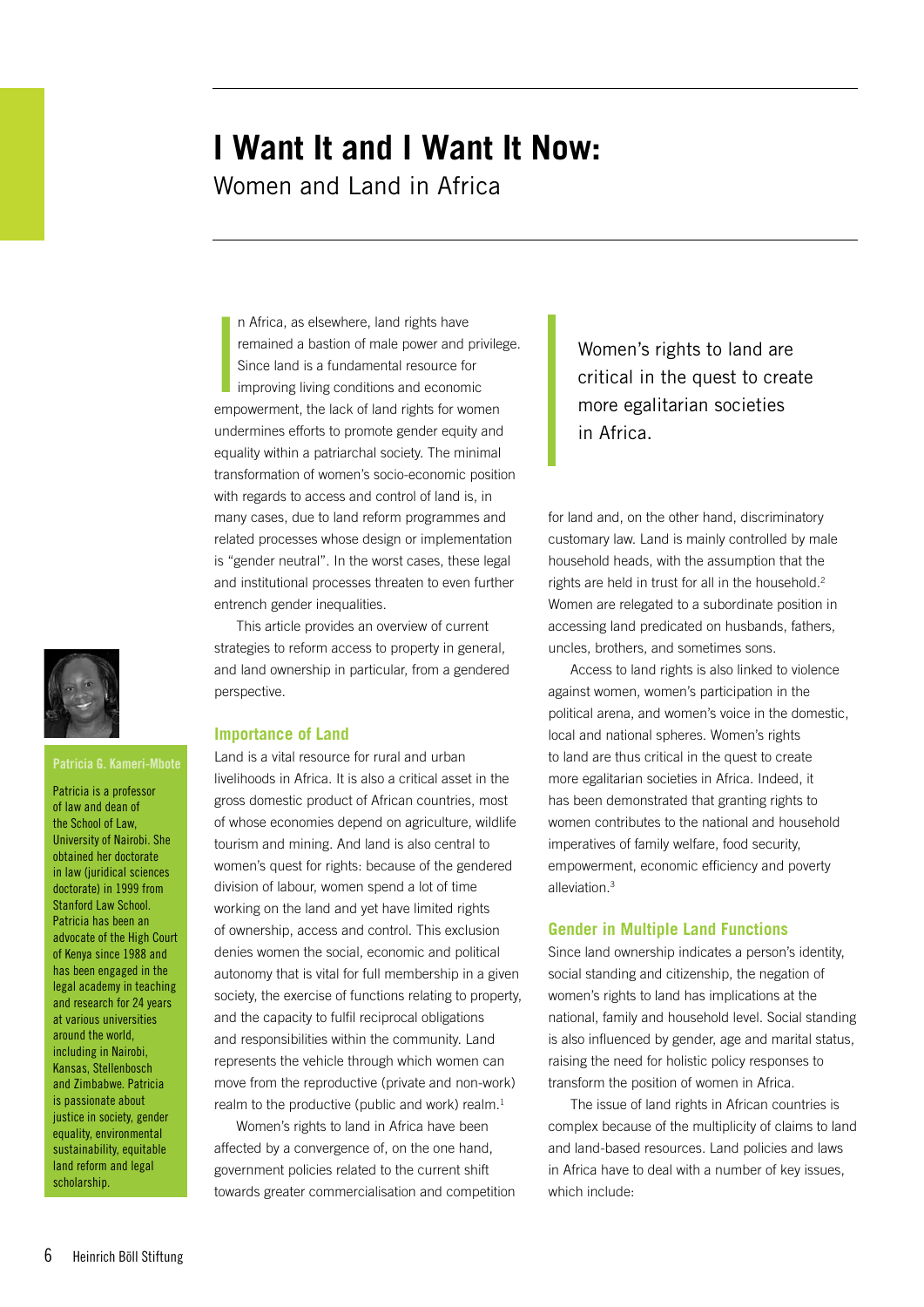- state sovereignty over land
- unequal distribution of land resources
- the plurality of property systems
- land tenure security
- sustainable management of the environment and natural resources
- protecting the commons
- competition between different land uses and users
- gender and generational biases in land relations
- HIV/AIDS, which has affected a sizeable part of the labour force in many African countries
- land management in conflict situations
- $\blacksquare$  the place of the rights of women and youth within

**Table 1. The Multiple Functions of Land Rights**

## community and customary claims

- structuring land administration systems and institutions
- designing land policy implementation processes and programmes.

Gender issues cut across all of these. When women's land rights are addressed through policy and legal reforms, diverse contexts need to be considered, even as there are commonalities in the challenges and design of new land rights regimes.4 Land itself has multiple meanings and functions that also have gendered implications (Table 1).

| <b>FUNCTION</b>                         | <b>EXAMPLES</b>                                                                                                                                        |
|-----------------------------------------|--------------------------------------------------------------------------------------------------------------------------------------------------------|
| Economic Functions                      | Productive activities (farming, livestock rearing)<br>Land sales and rentals<br>Benefits from land appreciation<br>Investment incentive effects        |
| Food security                           | Source of food and income<br>Buffer against sudden price increases                                                                                     |
| Reduced vulnerability/ shock mitigation | Source of food and employment<br>Collateral for credit<br>Income from land sales and rentals                                                           |
| Social functions                        | Social standing/ bargaining position within the<br>household, community and nation<br>Membership in groups<br>Cultural identity<br>Religious functions |
| Conservation                            | Authority to make decisions<br>Incentives for sustainable management                                                                                   |

*Source:* Meinzen-Dick et al, 2009

Some emerging issues that must be taken into account in dealing with women's land rights exacerbate an already complicated situation:

- globalisation of agricultural trade
- land grabs, in which foreign governments and international companies acquire land in African countries to grow for their populations or foreign markets
- privatisation of natural resources and the control of public goods moving from state to private actors, largely excluding women
- new technologies (e.g. genetic modification), and their impact on women's management of

resources

- gender asymmetries in access to information and training in information and communication technologies
- conflicts and their impact on land rights and women's lives.<sup>5</sup>

# **Role of Policy and Law**

Additionally, land reforms need to redress imbalances, including women's exclusion from ownership, through redistributive measures that take into account dualistic ownership systems based on the intersection of customary and statutory laws.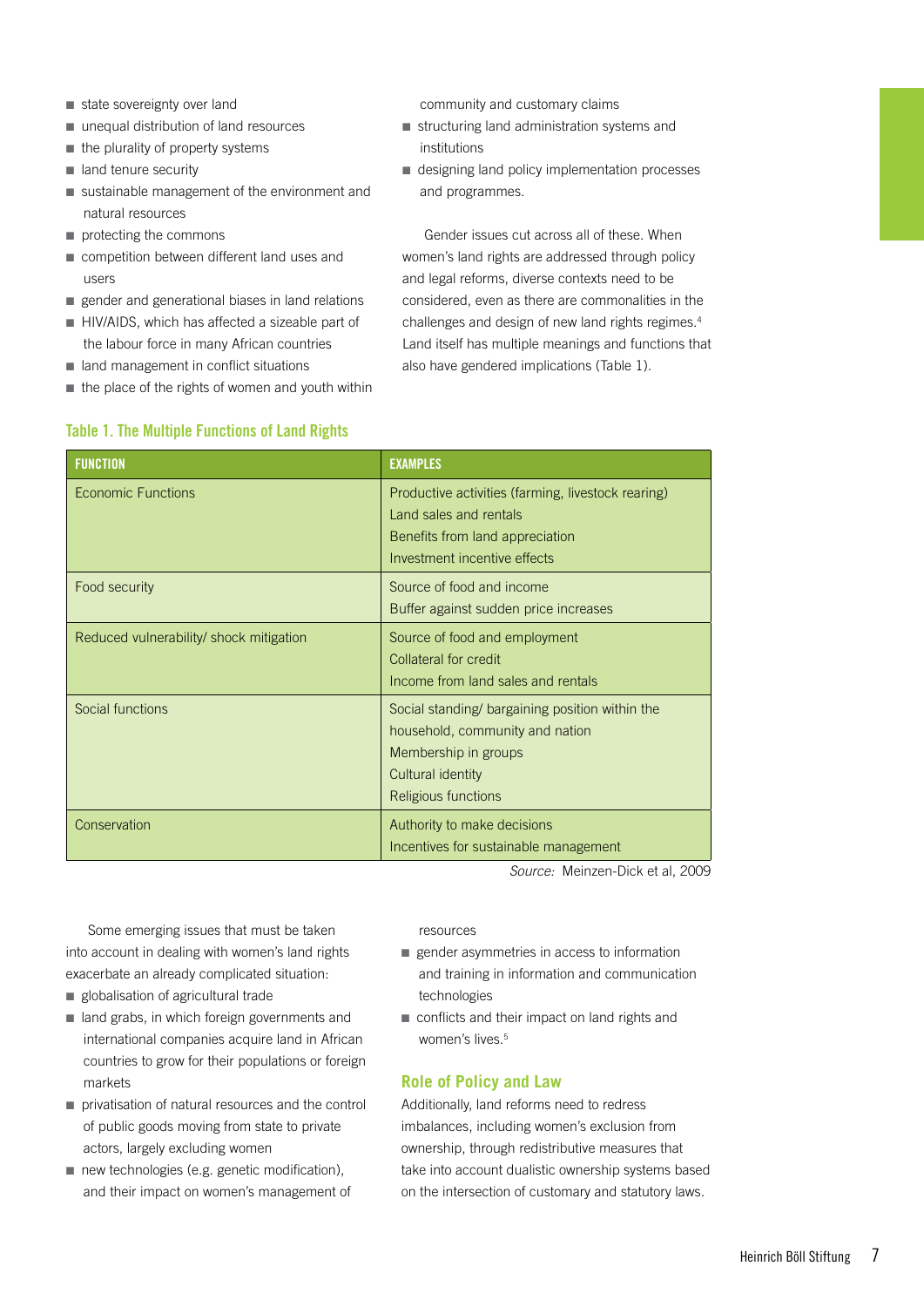The minimum goals for land reform initiatives are:

- security of tenure for women and men, so that they can make productive and sustainable use the land for different purposes
- equitable access to land for subsistence, commercial and settlement uses, and the need to achieve a sustainable balance between these
- intra- and inter- generational equity
- gender equity
- effective regulation of land development
- access to land information
- good democratic governance of land.

At the continental level, the "Protocol to the African Charter on Human and Peoples' Rights on the Rights of Women in Africa" pays particular attention to land and environmental resources. Article 15 links the right to land to food security, while Article 19, dealing with sustainable development, exhorts states to promote "women's access to and control over productive resources such as land and guarantee their right to property". The issue of gender and land relations was also taken up by the African Union heads of state in the Land Policy Initiative. In the resulting "Declaration on Land Issues and Challenges in Africa" in 2009, they resolved to "ensure that land laws provide for equitable access to land and related resources among all land users including the youth and other landless and vulnerable groups such as displaced persons"; and to give special attention to "strengthen[ing] security of land tenure for women".

National laws and policies to strengthen women's land rights have had mixed success. In fact, they have at times validated gender inequality and become obstacles to the changes required to remove it.<sup>6</sup> This warrants an inquiry into the injustices entwined within policies and laws, and the extent of their operations.

But policies and laws have also been alleys of hope and windows of opportunity as they introduce norms that promote women's access to and control over resources.7 If comprehensive, and applied coherently, they can change property rights holdings and ensure that women have access to the land they need. For instance, constitutions can provide a good anchorage for land rights for women, but to ensure that the rights are actually realised, the implementing legislation must include appropriate mechanisms, e.g. for spousal consent in matters of

Laws and policies alone are inadequate to address women's rights to land, especially where their application is mediated by customary law.

matrimonial property. Laws and policies must also not unduly emphasise economic productivity at the expense of justness and other non-commoditised social, cultural and religious considerations.

Land reform has been the entry point for women's empowerment in some African countries. The recognition of women's land rights, provisions for equality and equity, and the facilitation of transparent and accountable systems of management and land administration have formed an important rallying point for women's empowerment.

Laws and policies have also provided for the decentralisation of power in the governance and administration of land, creating sites of local power in their implementation. These sites can be double-edged: they could entrench local norms that allow for gender-based discrimination or they could provide a more accessible space for effective engagement and participation by women.

However, laws and policies alone are inadequate to address women's rights to land, especially where their application is mediated by customary law. The latter is commonly interpreted to exclude women from land ownership and access – despite the availability of case studies of living customary law in which women can have access to land, despite not being the legal owners. In many agricultural communities, women are allowed to work on family land and benefit from the products. This access can be severed in the event of a change in the family relationship (e.g. divorce in the case of a wife, or marriage in the case of a daughter). Nonetheless, some researchers contend that women's traditional access rights were better in the past because they were accorded great protection as mothers and assured of a share of resources even where they did not exercise political leadership.8

There is need to engage with customary law, to deconstruct, reconstruct and re-conceptualise its notions of access, control and ownership, both to